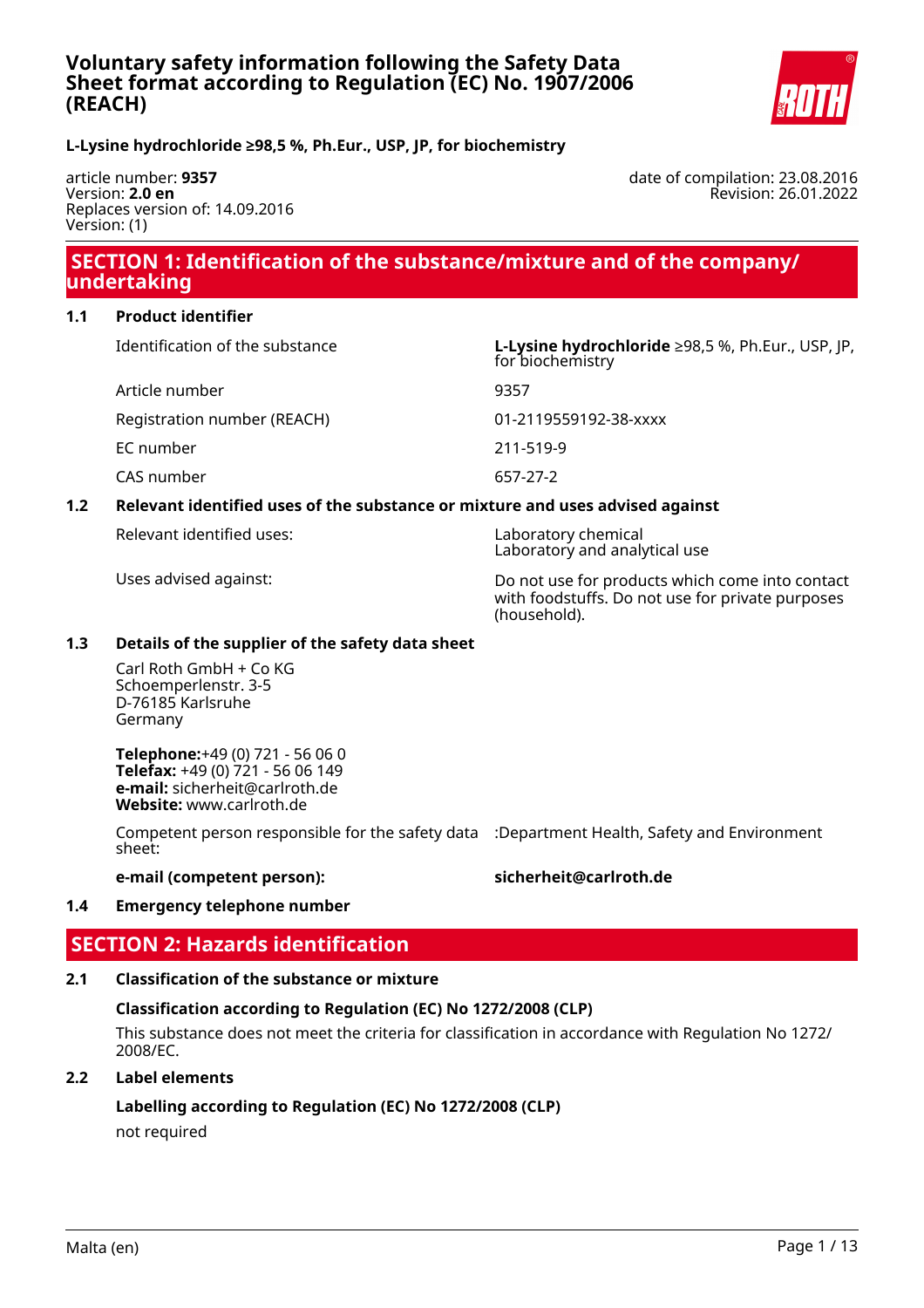

# **L-Lysine hydrochloride ≥98,5 %, Ph.Eur., USP, JP, for biochemistry**

article number: **9357**

# **2.3 Other hazards**

### **Results of PBT and vPvB assessment**

According to the results of its assessment, this substance is not a PBT or a vPvB.

# **SECTION 3: Composition/information on ingredients**

## **3.1 Substances**

| Name of substance | L-Lysine hy               |
|-------------------|---------------------------|
| Molecular formula | $C_6H_{15}CIN_2O$         |
| Molar mass        | 182,7 $9/$ <sub>mol</sub> |
| REACH Reg. No     | 01-2119559                |
| CAS No            | 657-27-2                  |
| EC No             | 211-519-9                 |

L-Lysine hydrochloride  $C_6H_{15}CIN_2O_2$ 01-2119559192-38-xxxx 657-27-2 EC No 211-519-9

# **SECTION 4: First aid measures**

**4.1 Description of first aid measures**



**General notes** Take off contaminated clothing.

# **Following inhalation**

Provide fresh air.

### **Following skin contact**

Rinse skin with water/shower.

### **Following eye contact**

Rinse cautiously with water for several minutes.

### **Following ingestion**

Rinse mouth. Call a doctor if you feel unwell.

- **4.2 Most important symptoms and effects, both acute and delayed** Symptoms and effects are not known to date.
- **4.3 Indication of any immediate medical attention and special treatment needed** none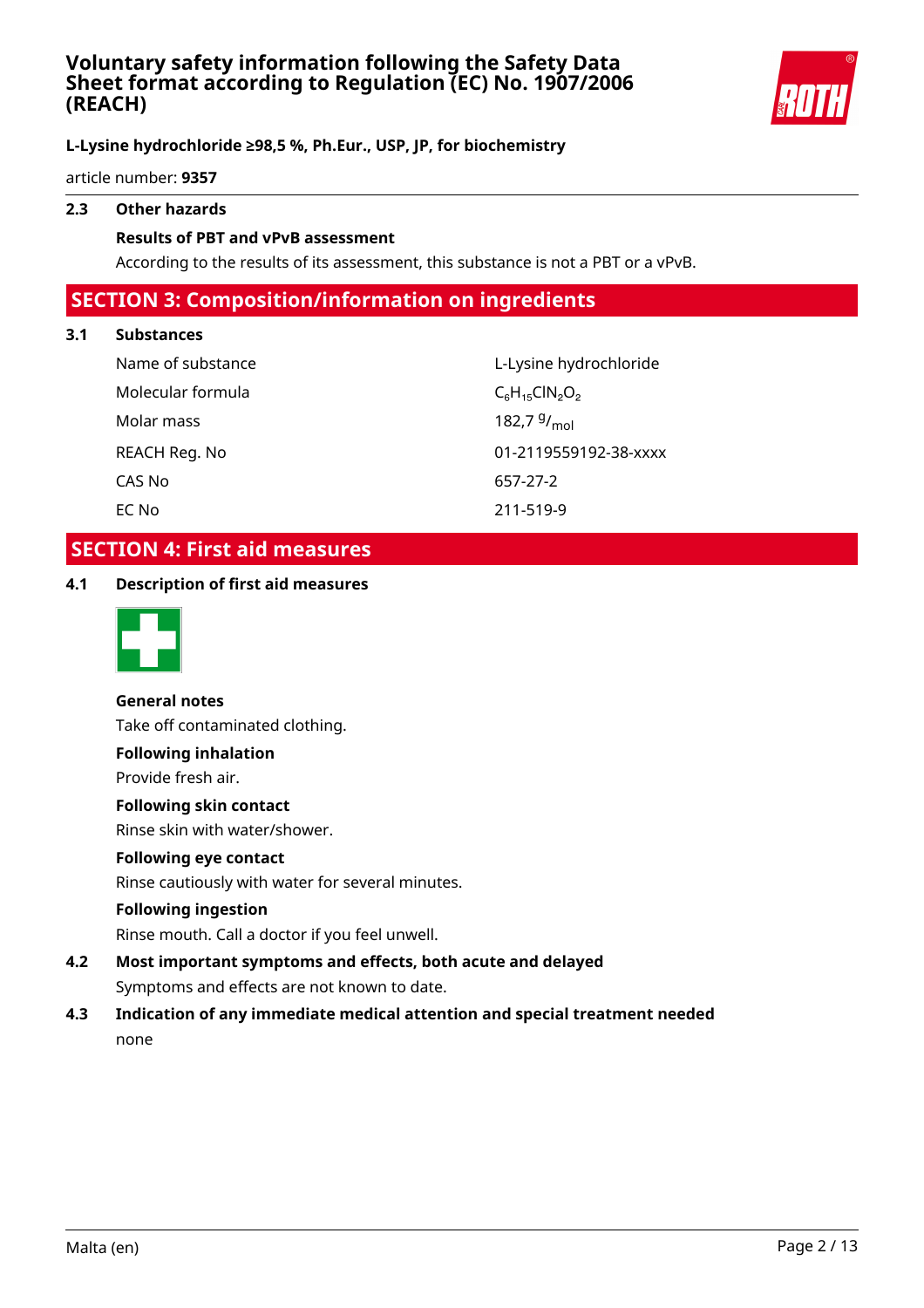

**L-Lysine hydrochloride ≥98,5 %, Ph.Eur., USP, JP, for biochemistry**

article number: **9357**

# **SECTION 5: Firefighting measures**

### **5.1 Extinguishing media**



### **Suitable extinguishing media**

co-ordinate firefighting measures to the fire surroundings water, foam, alcohol resistant foam, dry extinguishing powder, ABC-powder

## **Unsuitable extinguishing media**

water jet

### **5.2 Special hazards arising from the substance or mixture**

Combustible.

## **Hazardous combustion products**

In case of fire may be liberated: Nitrogen oxides (NOx), Carbon monoxide (CO), Carbon dioxide (CO₂)

#### **5.3 Advice for firefighters**

In case of fire and/or explosion do not breathe fumes. Fight fire with normal precautions from a reasonable distance. Wear self-contained breathing apparatus.

# **SECTION 6: Accidental release measures**

**6.1 Personal precautions, protective equipment and emergency procedures**



### **For non-emergency personnel**

No special measures are necessary.

**6.2 Environmental precautions**

Keep away from drains, surface and ground water.

## **6.3 Methods and material for containment and cleaning up**

### **Advice on how to contain a spill**

Covering of drains. Take up mechanically.

### **Advice on how to clean up a spill**

Take up mechanically.

### **Other information relating to spills and releases**

Place in appropriate containers for disposal. Ventilate affected area.

### **6.4 Reference to other sections**

Hazardous combustion products: see section 5. Personal protective equipment: see section 8. Incompatible materials: see section 10. Disposal considerations: see section 13.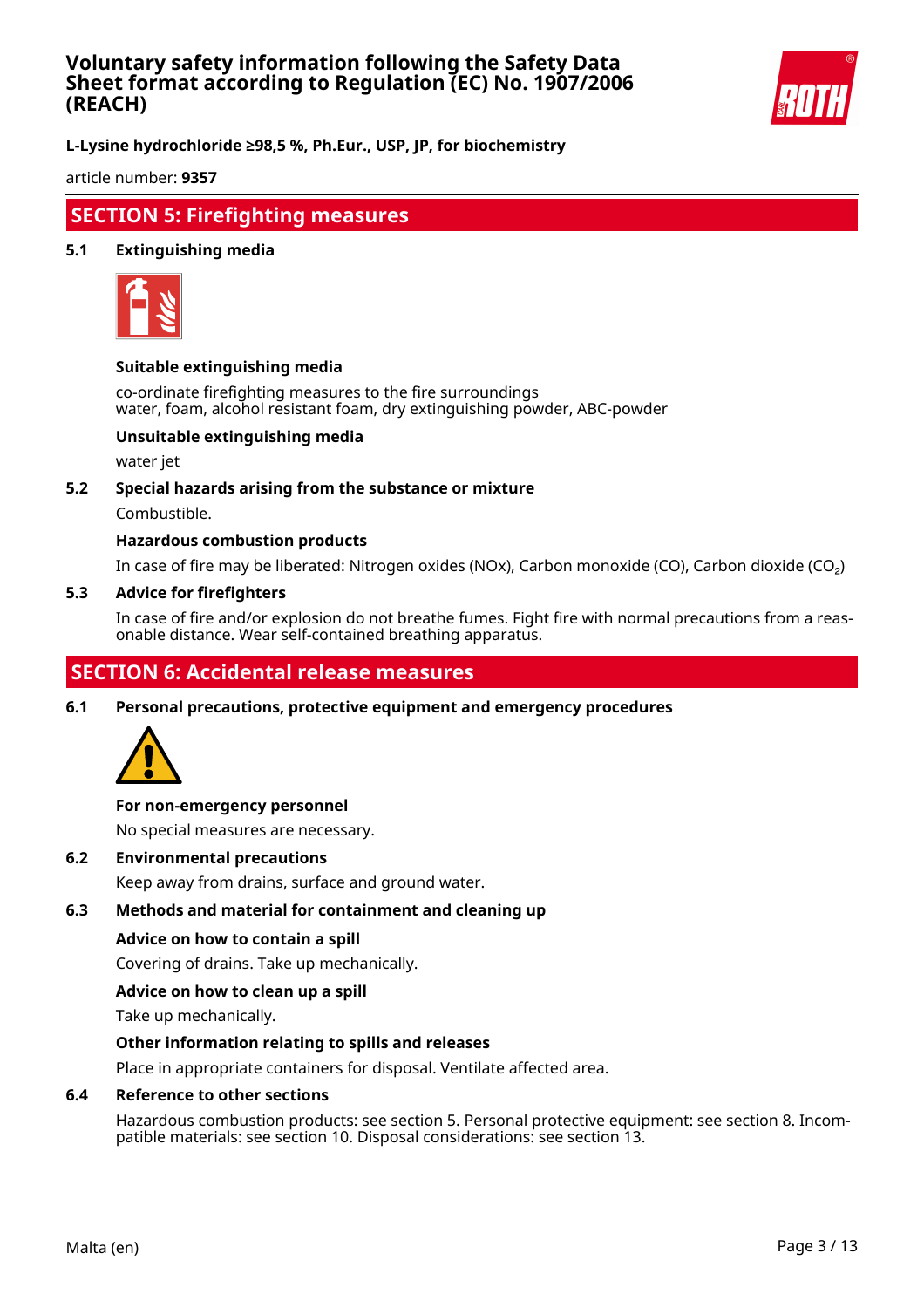

**L-Lysine hydrochloride ≥98,5 %, Ph.Eur., USP, JP, for biochemistry**

article number: **9357**

# **SECTION 7: Handling and storage**

- **7.1 Precautions for safe handling** No special measures are necessary. **Advice on general occupational hygiene** Keep away from food, drink and animal feedingstuffs.
- **7.2 Conditions for safe storage, including any incompatibilities**

Store in a dry place.

**Incompatible substances or mixtures**

Observe hints for combined storage.

**Consideration of other advice:**

**Specific designs for storage rooms or vessels**

Recommended storage temperature: 15 – 25 °C

**7.3 Specific end use(s)**

No information available.

# **SECTION 8: Exposure controls/personal protection**

## **8.1 Control parameters**

# **National limit values**

# **Occupational exposure limit values (Workplace Exposure Limits)**

This information is not available.

# **Human health values**

| <b>Relevant DNELs and other threshold levels</b> |                                  |                                              |                   |                            |
|--------------------------------------------------|----------------------------------|----------------------------------------------|-------------------|----------------------------|
| <b>Endpoint</b>                                  | <b>Threshold</b><br><b>level</b> | <b>Protection goal,</b><br>route of exposure | Used in           | <b>Exposure time</b>       |
| <b>DNEL</b>                                      | $67.1 \,\mathrm{mq/m^3}$         | human, inhalatory                            | worker (industry) | chronic - systemic effects |
| <b>DNEL</b>                                      | 381 mg/kg bw/<br>day             | human, dermal                                | worker (industry) | chronic - systemic effects |

### **Environmental values**

| Relevant PNECs and other threshold levels |                                  |                   |                                       |                              |
|-------------------------------------------|----------------------------------|-------------------|---------------------------------------|------------------------------|
| End-<br>point                             | <b>Threshold</b><br><b>level</b> | <b>Organism</b>   | <b>Environmental com-</b><br>partment | <b>Exposure time</b>         |
| <b>PNEC</b>                               | $10^{mg}$ /                      | aquatic organisms | sewage treatment plant<br>(STP)       | short-term (single instance) |

### **8.2 Exposure controls**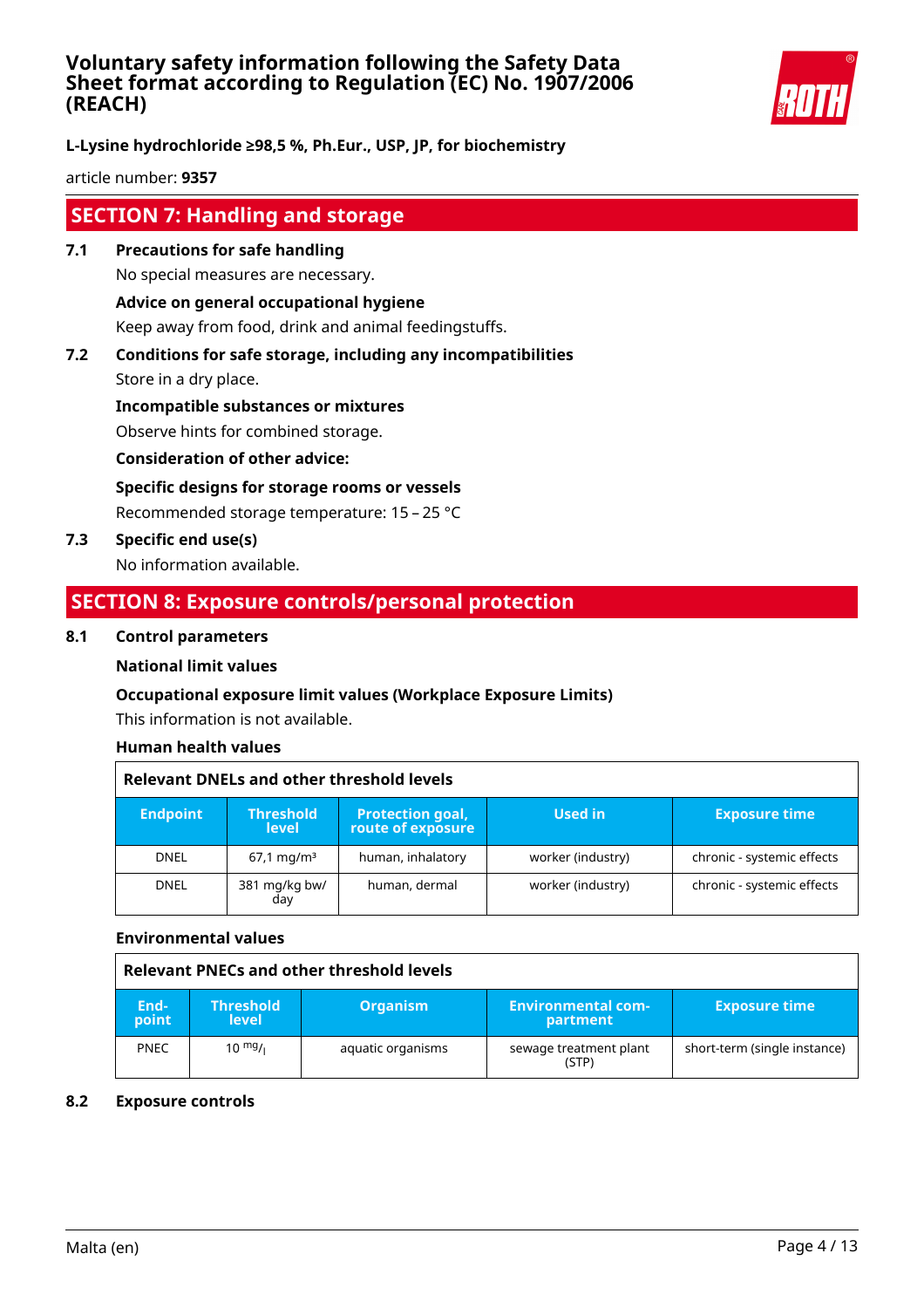

**L-Lysine hydrochloride ≥98,5 %, Ph.Eur., USP, JP, for biochemistry**

article number: **9357**

## **Individual protection measures (personal protective equipment)**

## **Eye/face protection**



Use safety goggle with side protection.

## **Skin protection**



## **• hand protection**

Wear suitable gloves. Chemical protection gloves are suitable, which are tested according to EN 374.

## **• type of material**

NBR (Nitrile rubber)

### **• material thickness**

>0,11 mm

## **• breakthrough times of the glove material**

>480 minutes (permeation: level 6)

### **• other protection measures**

Take recovery periods for skin regeneration. Preventive skin protection (barrier creams/ointments) is recommended.

## **Respiratory protection**



Respiratory protection necessary at: Dust formation. Particulate filter device (EN 143). P1 (filters at least 80 % of airborne particles, colour code: White).

### **Environmental exposure controls**

Keep away from drains, surface and ground water.

# **SECTION 9: Physical and chemical properties**

# **9.1 Information on basic physical and chemical properties**

| Physical state                                              | solid                      |
|-------------------------------------------------------------|----------------------------|
| Form                                                        | crystalline                |
| Colour                                                      | whitish                    |
| Odour                                                       | faintly perceptible        |
| Melting point/freezing point                                | 262 °C at 1.013 hPa (ECHA) |
| Boiling point or initial boiling point and boiling<br>range | not determined             |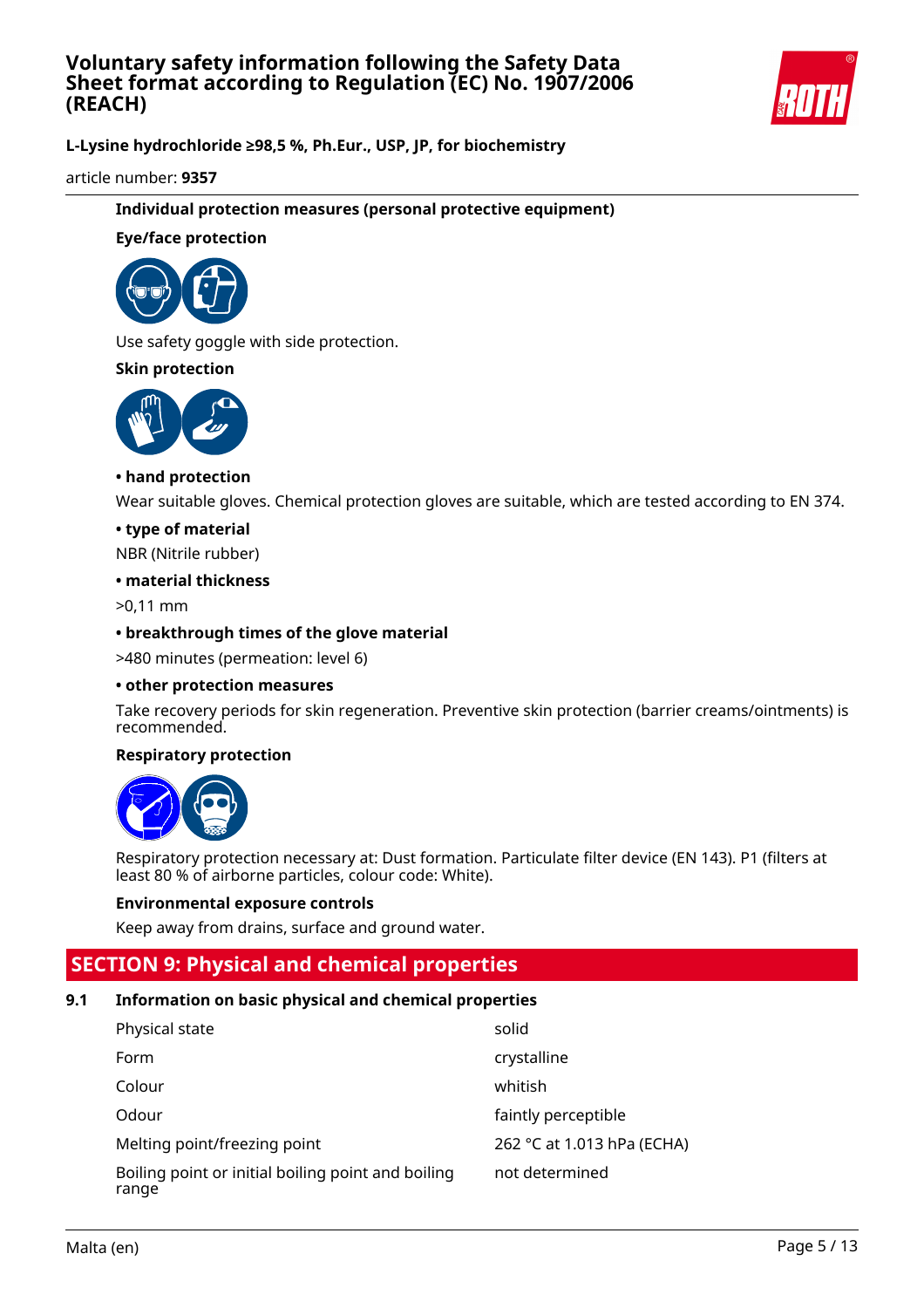

# **L-Lysine hydrochloride ≥98,5 %, Ph.Eur., USP, JP, for biochemistry**

article number: **9357**

|     | Flammability                                           | this material is combustible, but will not ignite<br>readily   |
|-----|--------------------------------------------------------|----------------------------------------------------------------|
|     | Lower and upper explosion limit                        | not determined                                                 |
|     | Flash point                                            | not applicable                                                 |
|     | Auto-ignition temperature                              | not determined                                                 |
|     | Decomposition temperature                              | >262 °C (ECHA)                                                 |
|     | pH (value)                                             | 5,5 – 6 (in aqueous solution: 100 $9/1$ , 20 °C)               |
|     | Kinematic viscosity                                    | not relevant                                                   |
|     | Solubility(ies)                                        |                                                                |
|     | Water solubility                                       | 500 $9/1$ at 20 °C (easily soluble (> 1 g/l)) (ECHA)           |
|     | Partition coefficient                                  |                                                                |
|     | Partition coefficient n-octanol/water (log value):     | $-3,3(24 °C)$ (ECHA)                                           |
|     | Soil organic carbon/water (log KOC)                    | 4,95 (ECHA)                                                    |
|     | Vapour pressure                                        | not determined                                                 |
|     | Density and/or relative density                        |                                                                |
|     | Density                                                | 0,67 $9/_{cm^3}$                                               |
|     | Relative vapour density                                | information on this property is not available                  |
|     | <b>Bulk density</b>                                    | $-360$ kg/ <sub>m<sup>3</sup></sub>                            |
|     | Particle characteristics                               | No data available.                                             |
|     | Other safety parameters                                |                                                                |
|     | Oxidising properties                                   | none                                                           |
| 9.2 | <b>Other information</b>                               |                                                                |
|     | Information with regard to physical hazard<br>classes: | hazard classes acc. to GHS<br>(physical hazards): not relevant |
|     | Other safety characteristics:                          |                                                                |
|     | Surface tension                                        | 74 $\rm{mN}_{/m}$ (20 °C) (ECHA)                               |
|     |                                                        |                                                                |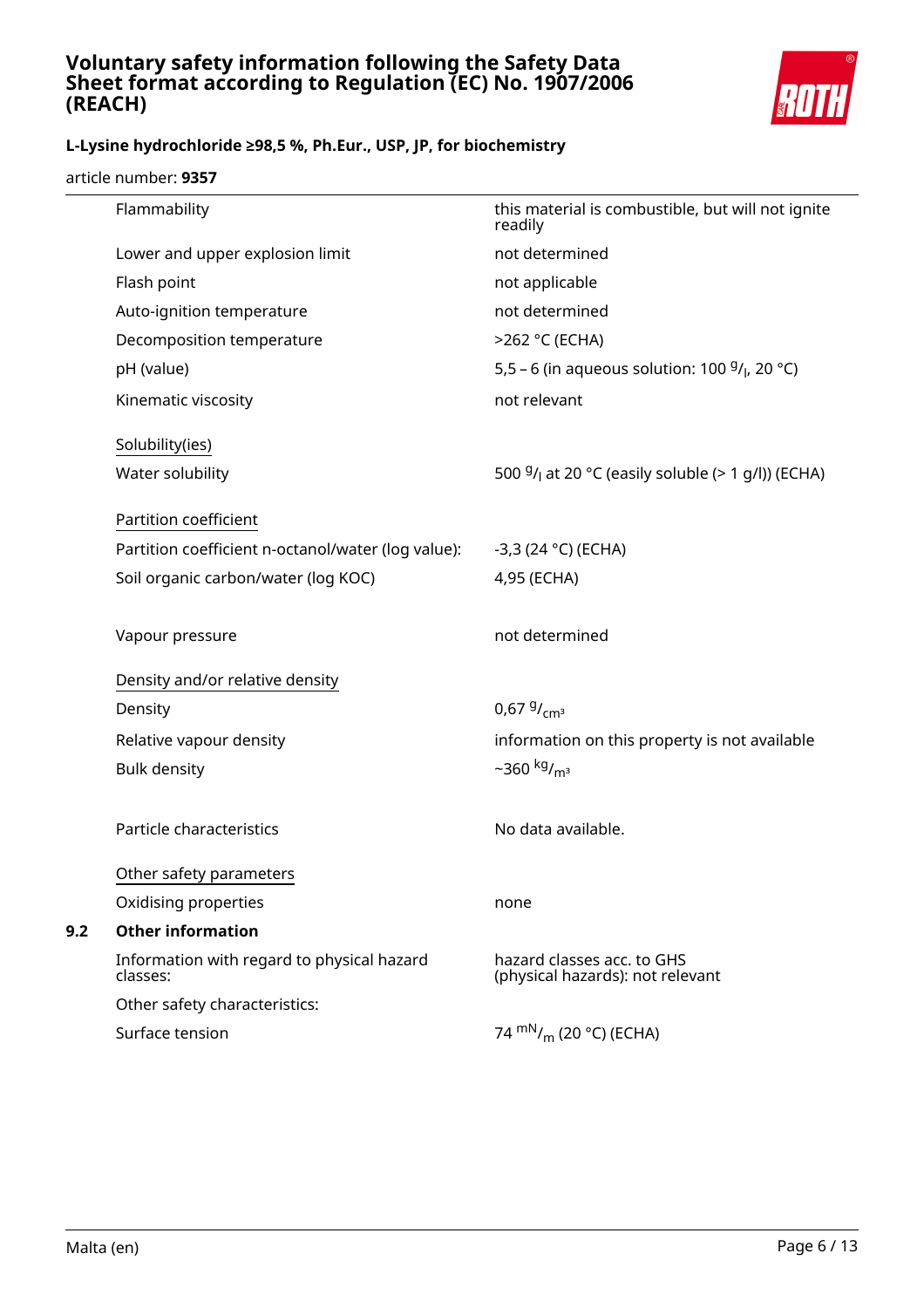

**L-Lysine hydrochloride ≥98,5 %, Ph.Eur., USP, JP, for biochemistry**

article number: **9357**

# **SECTION 10: Stability and reactivity**

### **10.1 Reactivity**

The product in the delivered form is not dust explosion capable; the enrichment of fine dust however leads to the danger of dust explosion.

#### **10.2 Chemical stability**

The material is stable under normal ambient and anticipated storage and handling conditions of temperature and pressure.

#### **10.3 Possibility of hazardous reactions**

**Violent reaction with:** strong oxidiser

#### **10.4 Conditions to avoid**

Keep away from heat. Decompostion takes place from temperatures above: >262 °C.

#### **10.5 Incompatible materials**

There is no additional information.

### **10.6 Hazardous decomposition products**

Hazardous combustion products: see section 5.

# **SECTION 11: Toxicological information**

### **11.1 Information on hazard classes as defined in Regulation (EC) No 1272/2008**

### **Classification according to GHS (1272/2008/EC, CLP)**

This substance does not meet the criteria for classification in accordance with Regulation No 1272/ 2008/EC.

### **Acute toxicity**

Shall not be classified as acutely toxic.

| <b>Acute toxicity</b>     |                 |                                        |                |               |               |
|---------------------------|-----------------|----------------------------------------|----------------|---------------|---------------|
| <b>Exposure route</b>     | <b>Endpoint</b> | <b>Value</b>                           | <b>Species</b> | <b>Method</b> | <b>Source</b> |
| oral                      | LD50            | $8.000 - 16.000$ mg/<br>kg             | rat            |               | <b>ECHA</b>   |
| inhalation: dust/<br>mist | <b>LC50</b>     | >5,51 <sup>g</sup> / <sub>m3</sub> /4h | rat            |               | <b>ECHA</b>   |

### **Skin corrosion/irritation**

Shall not be classified as corrosive/irritant to skin.

### **Serious eye damage/eye irritation**

Shall not be classified as seriously damaging to the eye or eye irritant.

## **Respiratory or skin sensitisation**

Shall not be classified as a respiratory or skin sensitiser.

### **Germ cell mutagenicity**

Shall not be classified as germ cell mutagenic.

## **Carcinogenicity**

Shall not be classified as carcinogenic.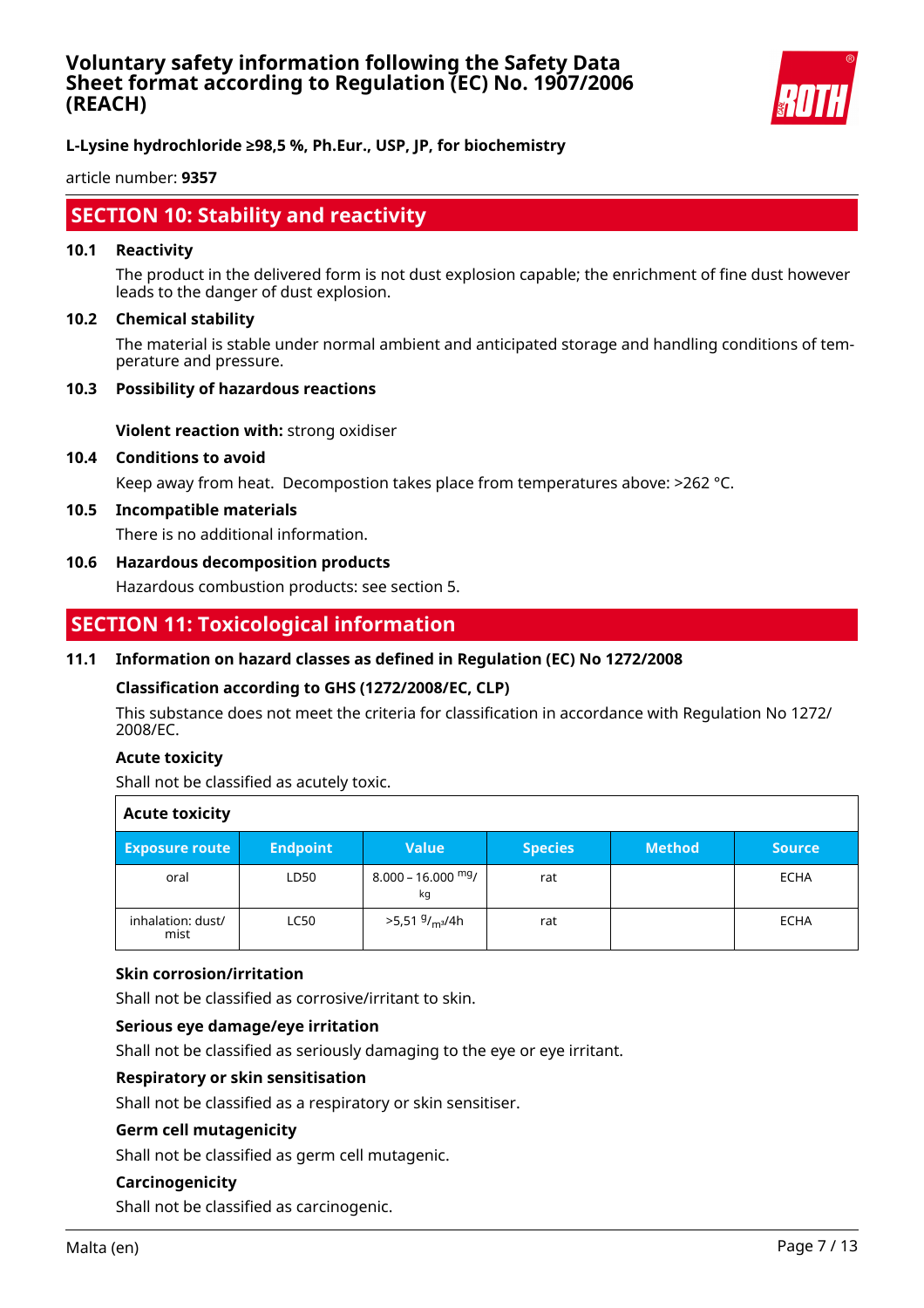

# **L-Lysine hydrochloride ≥98,5 %, Ph.Eur., USP, JP, for biochemistry**

article number: **9357**

## **Reproductive toxicity**

Shall not be classified as a reproductive toxicant.

### **Specific target organ toxicity - single exposure**

Shall not be classified as a specific target organ toxicant (single exposure).

## **Specific target organ toxicity - repeated exposure**

Shall not be classified as a specific target organ toxicant (repeated exposure).

### **Aspiration hazard**

Shall not be classified as presenting an aspiration hazard.

# **Symptoms related to the physical, chemical and toxicological characteristics**

## **• If swallowed**

Data are not available.

## **• If in eyes**

Data are not available.

## **• If inhaled**

Data are not available.

## **• If on skin**

Data are not available.

# **• Other information**

Health effects are not known.

# **11.2 Endocrine disrupting properties**

Not listed.

# **11.3 Information on other hazards**

There is no additional information.

# **SECTION 12: Ecological information**

# **12.1 Toxicity**

Shall not be classified as hazardous to the aquatic environment.

| <b>Aquatic toxicity (acute)</b> |                     |                       |               |                         |
|---------------------------------|---------------------|-----------------------|---------------|-------------------------|
| <b>Endpoint</b>                 | <b>Value</b>        | <b>Species</b>        | <b>Source</b> | <b>Exposure</b><br>time |
| <b>LC50</b>                     | $>103 \frac{mg}{l}$ | fish                  | <b>ECHA</b>   | 24 h                    |
| <b>EC50</b>                     | $>106$ mg/          | aquatic invertebrates | <b>ECHA</b>   | 24 h                    |
| ErC50                           | $>100 \frac{mg}{l}$ | algae                 | <b>ECHA</b>   | 72 h                    |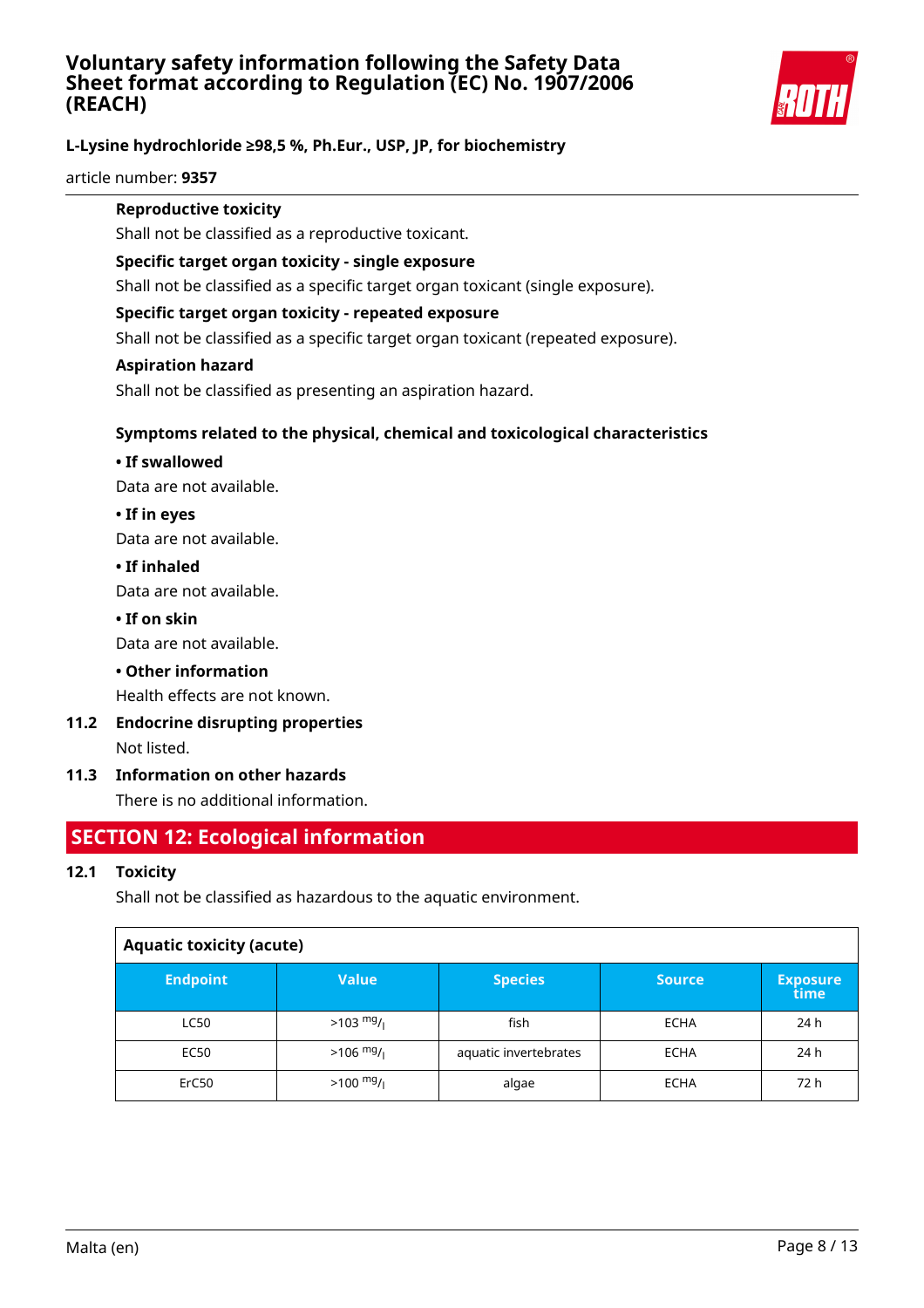

# **L-Lysine hydrochloride ≥98,5 %, Ph.Eur., USP, JP, for biochemistry**

article number: **9357**

| <b>Aquatic toxicity (chronic)</b> |                     |                |               |                         |
|-----------------------------------|---------------------|----------------|---------------|-------------------------|
| <b>Endpoint</b>                   | <b>Value</b>        | <b>Species</b> | <b>Source</b> | <b>Exposure</b><br>time |
| EC50                              | $>100 \frac{mg}{l}$ | microorganisms | <b>ECHA</b>   | 3 h                     |

# **Biodegradation**

The substance is readily biodegradable.

## **12.2 Process of degradability**

Theoretical Oxygen Demand with nitrification: 1,599  $mg/m<sub>0</sub>$ Theoretical Oxygen Demand: 1,226  $mg/mq$ Theoretical Carbon Dioxide: 1,446 mg/mg

### **12.3 Bioaccumulative potential**

Does not significantly accumulate in organisms.

|  | n-octanol/water (log KOW) |
|--|---------------------------|
|--|---------------------------|

## **12.4 Mobility in soil**

| The Organic Carbon normalised adsorption<br>4,95 (ECHA)<br>coefficient |  |
|------------------------------------------------------------------------|--|
|------------------------------------------------------------------------|--|

-3,3 (24 °C) (ECHA)

# **12.5 Results of PBT and vPvB assessment** Data are not available.

**12.6 Endocrine disrupting properties** Not listed.

### **12.7 Other adverse effects**

Data are not available.

# **SECTION 13: Disposal considerations**

## **13.1 Waste treatment methods**



Consult the appropriate local waste disposal expert about waste disposal.

### **Sewage disposal-relevant information**

Do not empty into drains.

### **13.2 Relevant provisions relating to waste**

The allocation of waste identity numbers/waste descriptions must be carried out according to the EEC, specific to the industry and process. Waste catalogue ordinance (Germany).

### **13.3 Remarks**

Waste shall be separated into the categories that can be handled separately by the local or national waste management facilities. Please consider the relevant national or regional provisions.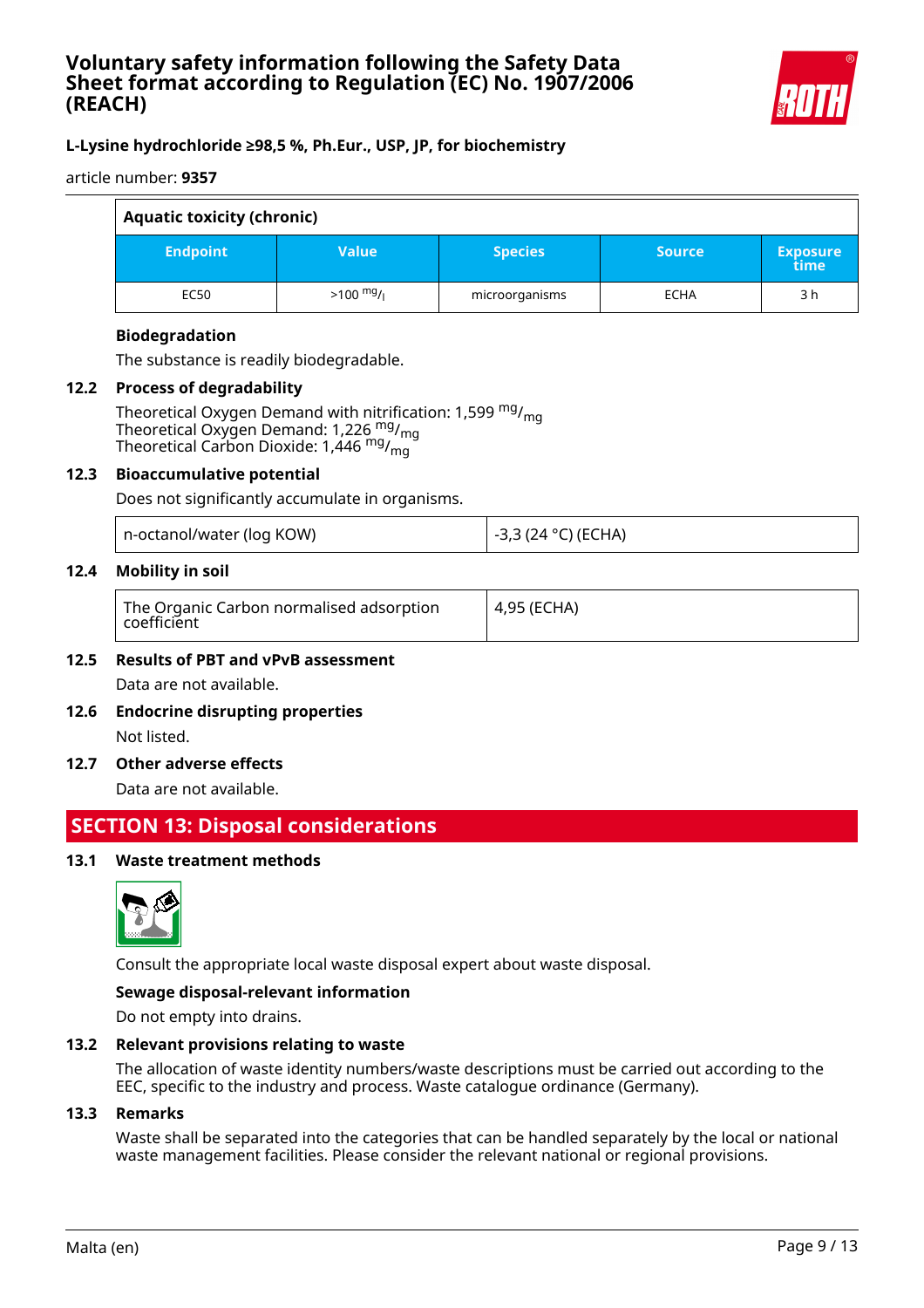

# **L-Lysine hydrochloride ≥98,5 %, Ph.Eur., USP, JP, for biochemistry**

article number: **9357**

# **SECTION 14: Transport information**

- **14.1 UN number or ID number not subject to transport regulations**
- **14.2 UN proper shipping name** not assigned
- **14.3 Transport hazard class(es)** none
- **14.4 Packing group not assigned**
- 

**14.5 Environmental hazards** non-environmentally hazardous acc. to the dangerous goods regulations

- **14.6 Special precautions for user** There is no additional information.
- **14.7 Maritime transport in bulk according to IMO instruments** The cargo is not intended to be carried in bulk.
- **14.8 Information for each of the UN Model Regulations**

# **Transport of dangerous goods by road, rail and inland waterway (ADR/RID/ADN) - Additional information**

Not subject to ADR, RID and ADN.

**International Maritime Dangerous Goods Code (IMDG) - Additional information** Not subject to IMDG.

**International Civil Aviation Organization (ICAO-IATA/DGR) - Additional information** Not subject to ICAO-IATA.

# **SECTION 15: Regulatory information**

### **15.1 Safety, health and environmental regulations/legislation specific for the substance or mixture**

**Relevant provisions of the European Union (EU)**

### **Restrictions according to REACH, Annex XVII**

not listed

# **List of substances subject to authorisation (REACH, Annex XIV)/SVHC - candidate list** Not listed.

**Seveso Directive**

| 2012/18/EU (Seveso III) |                                       |                                                                                            |              |
|-------------------------|---------------------------------------|--------------------------------------------------------------------------------------------|--------------|
| <b>No</b>               | Dangerous substance/hazard categories | Qualifying quantity (tonnes) for the application of lower and upper-tier re-<br>quirements | <b>Notes</b> |
|                         | not assigned                          |                                                                                            |              |

## **Deco-Paint Directive**

| <b>VOC content</b> | 0 % |
|--------------------|-----|
|                    |     |

**Industrial Emissions Directive (IED)**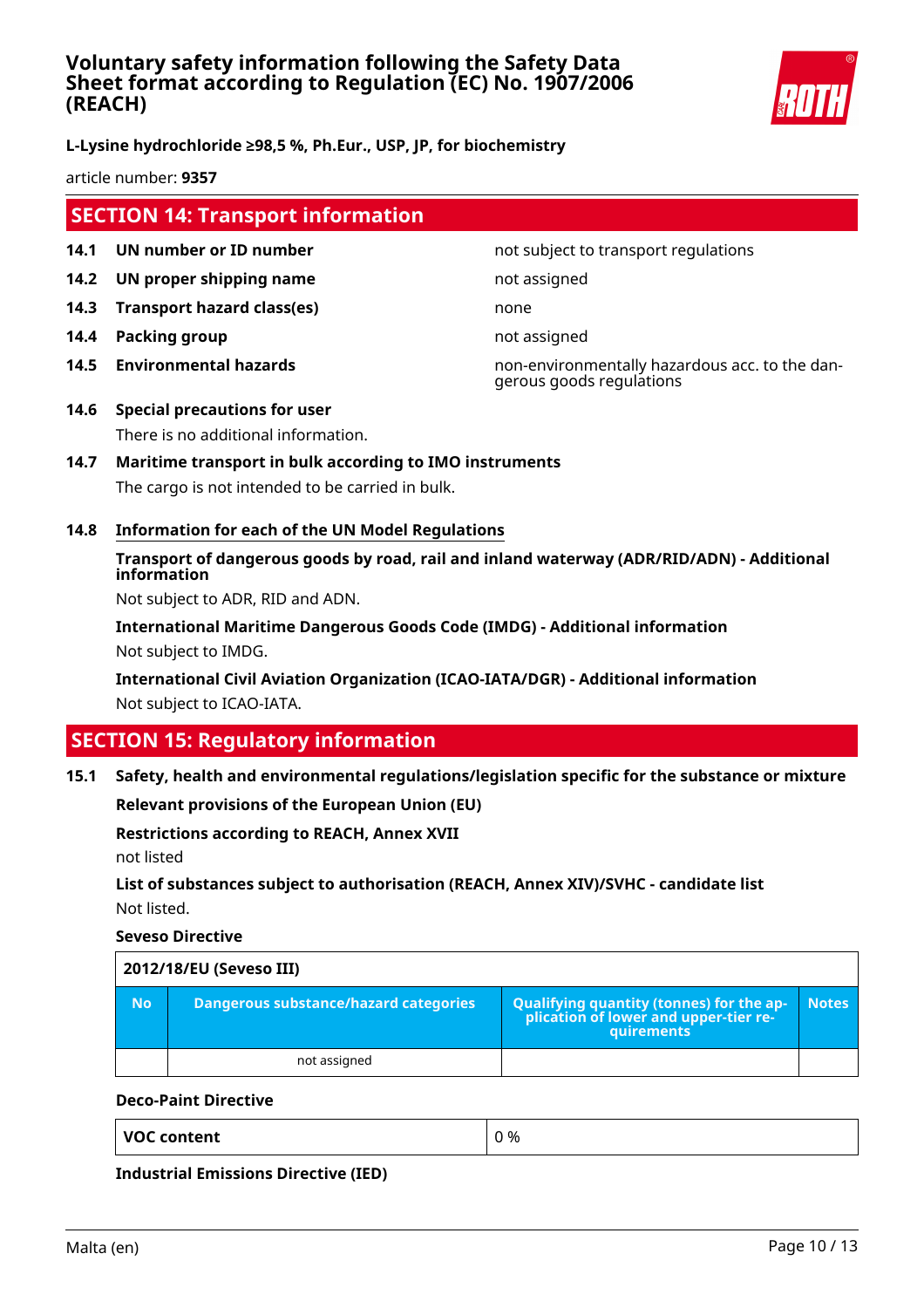

# **L-Lysine hydrochloride ≥98,5 %, Ph.Eur., USP, JP, for biochemistry**

article number: **9357**

| <b>VOC content</b> | J % |
|--------------------|-----|

### **Directive on the restriction of the use of certain hazardous substances in electrical and electronic equipment (RoHS)**

not listed

### **Regulation concerning the establishment of a European Pollutant Release and Transfer Register (PRTR)**

not listed

## **Water Framework Directive (WFD)**

| List of pollutants (WFD) |                                                                                                            |               |           |                |
|--------------------------|------------------------------------------------------------------------------------------------------------|---------------|-----------|----------------|
| Name of substance        | <b>Name acc. to inventory</b>                                                                              | <b>CAS No</b> | Listed in | <b>Remarks</b> |
| L-Lysine hydrochloride   | Organohalogen compounds and<br>substances which may form such<br>compounds in the aquatic envir-<br>onment |               | A)        |                |

**Legend**

A) Indicative list of the main pollutants

## **Regulation on the marketing and use of explosives precursors**

not listed

### **Regulation on drug precursors**

not listed

### **Regulation on substances that deplete the ozone layer (ODS)**

not listed

### **Regulation concerning the export and import of hazardous chemicals (PIC)**

not listed

### **Regulation on persistent organic pollutants (POP)**

not listed

### **Other information**

Directive 94/33/EC on the protection of young people at work. Observe employment restrictions under the Maternity Protection Directive (92/85/EEC) for expectant or nursing mothers.

### **National inventories**

| <b>Country</b> | <b>Inventory</b> | <b>Status</b>       |
|----------------|------------------|---------------------|
| AU             | <b>AICS</b>      | substance is listed |
| CA             | <b>DSL</b>       | substance is listed |
| <b>CN</b>      | <b>IECSC</b>     | substance is listed |
| EU             | ECSI             | substance is listed |
| EU             | REACH Reg.       | substance is listed |
| <b>KR</b>      | KECI             | substance is listed |
| <b>MX</b>      | <b>INSQ</b>      | substance is listed |
|                |                  |                     |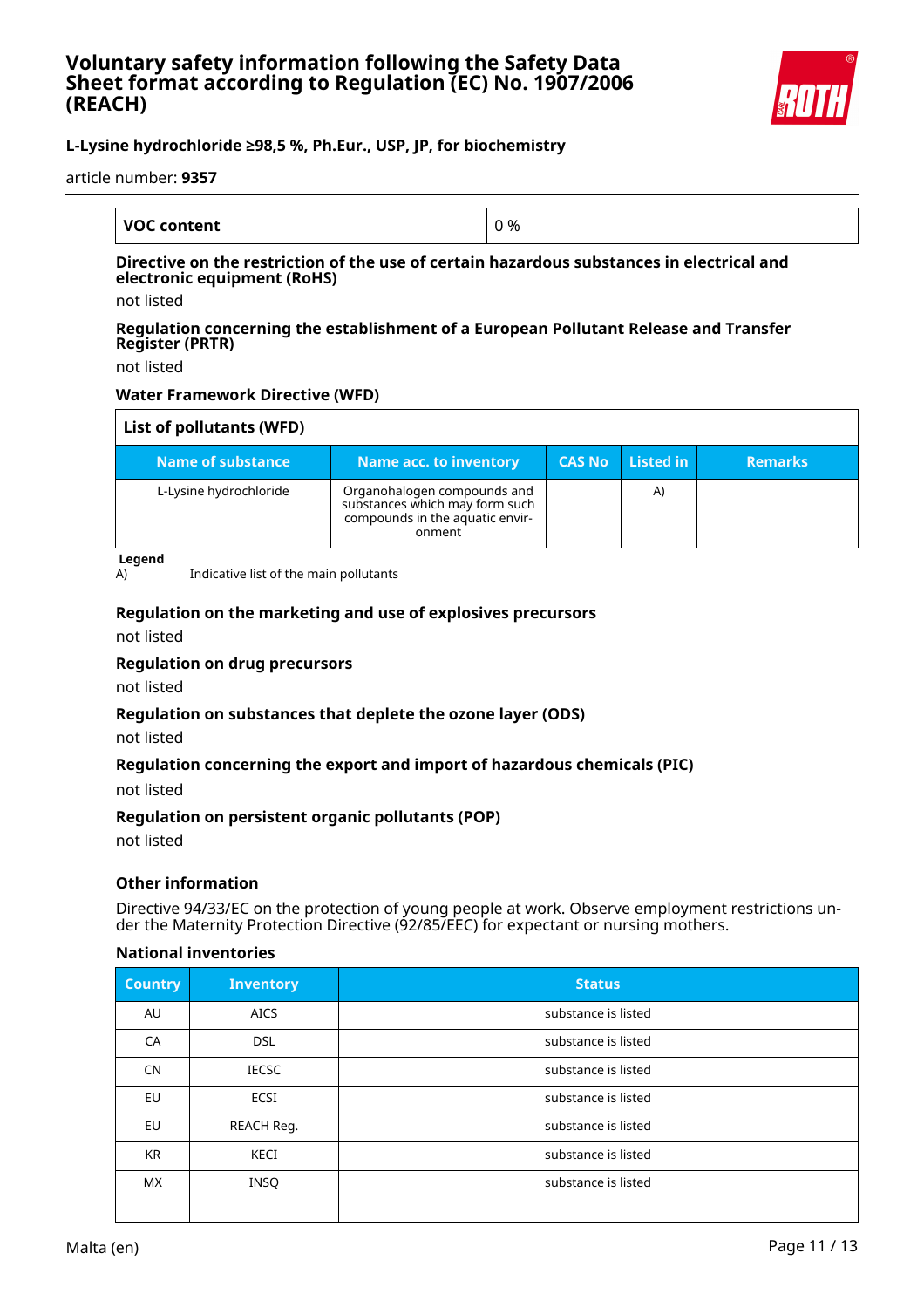

# **L-Lysine hydrochloride ≥98,5 %, Ph.Eur., USP, JP, for biochemistry**

article number: **9357**

| <b>Country</b> | <b>Inventory</b> | <b>Status</b>       |
|----------------|------------------|---------------------|
| NZ             | NZIoC            | substance is listed |
| <b>PH</b>      | <b>PICCS</b>     | substance is listed |
| TR             | <b>CICR</b>      | substance is listed |
| TW             | <b>TCSI</b>      | substance is listed |
| US             | <b>TSCA</b>      | substance is listed |

### **Legend**

| Australian Inventory of Chemical Substances<br>Chemical Inventory and Control Regulation |
|------------------------------------------------------------------------------------------|
| Domestic Substances List (DSL)                                                           |
| EC Substance Inventory (EINECS, ELINCS, NLP)                                             |
| Inventory of Existing Chemical Substances Produced or Imported in China                  |
| National Inventory of Chemical Substances                                                |
| Korea Existing Chemicals Inventory                                                       |
| New Zealand Inventory of Chemicals                                                       |
| Philippine Inventory of Chemicals and Chemical Substances (PICCS)                        |
| REACH Reg. REACH registered substances                                                   |
| Taiwan Chemical Substance Inventory                                                      |
| <b>Toxic Substance Control Act</b>                                                       |
|                                                                                          |

### **15.2 Chemical Safety Assessment**

No Chemical Safety Assessment has been carried out for this substance.

# **SECTION 16: Other information**

### **Indication of changes (revised safety data sheet)**

Alignment to regulation: Regulation (EC) No. 1907/2006 (REACH), amended by 2020/878/EU

### Restructuring: section 9, section 14

| <b>Section</b> | <b>Former entry (text/value)</b>                      | <b>Actual entry (text/value)</b>                                                                                             | Safety-<br>relev-<br>ant |
|----------------|-------------------------------------------------------|------------------------------------------------------------------------------------------------------------------------------|--------------------------|
| 2.2            | Signal word:<br>not required                          |                                                                                                                              | yes                      |
| 2.3            | Other hazards:<br>There is no additional information. | Other hazards                                                                                                                | yes                      |
| 2.3            |                                                       | Results of PBT and vPvB assessment:<br>According to the results of its assessment, this<br>substance is not a PBT or a vPvB. | yes                      |

### **Abbreviations and acronyms**

| Abbr.      | <b>Descriptions of used abbreviations</b>                                                                                                                                                                                       |
|------------|---------------------------------------------------------------------------------------------------------------------------------------------------------------------------------------------------------------------------------|
| ADN        | Accord européen relatif au transport international des marchandises dangereuses par voies de naviga-<br>tion intérieures (European Agreement concerning the International Carriage of Dangerous Goods by In-<br>land Waterways) |
| <b>ADR</b> | Accord relatif au transport international des marchandises dangereuses par route (Agreement concern-<br>ing the International Carriage of Dangerous Goods by Road)                                                              |
| CAS        | Chemical Abstracts Service (service that maintains the most comprehensive list of chemical substances)                                                                                                                          |
| <b>CLP</b> | Regulation (EC) No 1272/2008 on classification, labelling and packaging of substances and mixtures                                                                                                                              |
| <b>DGR</b> | Dangerous Goods Regulations (see IATA/DGR)                                                                                                                                                                                      |